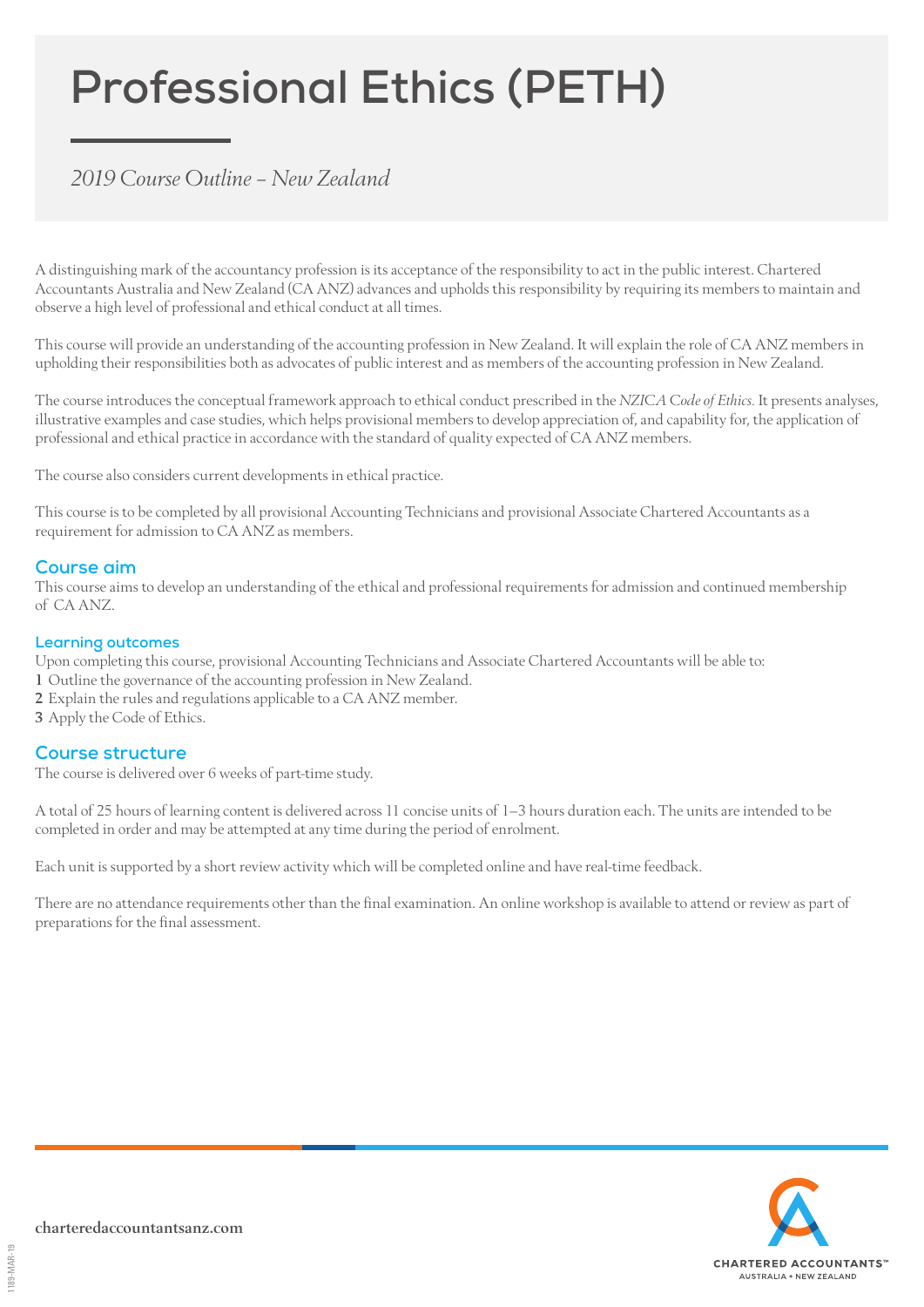The course covers the following topics:

- The accounting profession.
- The Requirements of a CA ANZ member.
- The *NZICA Code of Ethics* conceptual framework.
- Fundamental ethical principles.
- Threats to fundamental principles.
- Application of the *NZICA Code of Ethics.*
- Current developments concerning professional ethics.

The online course materials include readings, articles, and review activities.

#### **Assessment**

To successfully complete this course, a minimum examination result of 70% must be achieved.

The assessment is comprised of a single, 90-minute paper-based examination and is conducted under closed-book conditions. An unmarked copy of the *NZICA Code of Ethics* will be provided during the exam.

The examination comprises multiple choice questions requiring single and multiple answers and will assess knowledge and application across all learning outcomes, weighted as follows:

| Learning outcome 1 | 10%  |
|--------------------|------|
| Learning outcome 2 | 10%  |
| Learning outcome 3 | 80%  |
|                    | 100% |

#### **Entry requirements**

To enrol in this course, enrollee must be a provisional Associate Chartered Accountant member or Accounting Technician member.

#### **Course resources**

This course uses Blackboard as its online environment. All learning material, readings, sample assessments and announcements are provided on Blackboard.

#### **Notes**